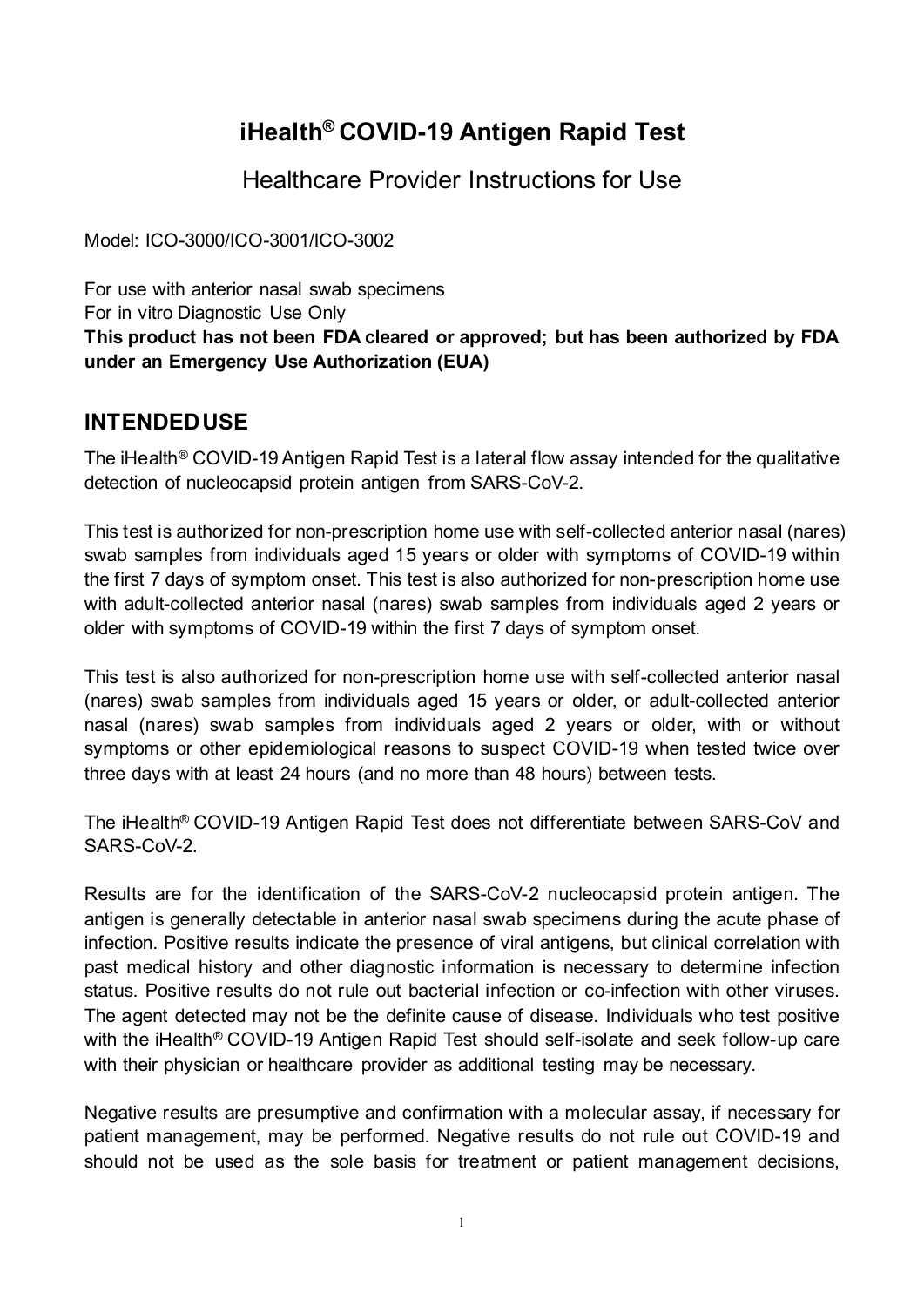including infection control decisions. Negative results should be considered in the context of an individual's recent exposures, history and the presence of clinical signs and symptoms consistent with COVID-19.

For serial testing programs, additional confirmatory testing with a molecular test for negative results may be necessary, if there is a high likelihood of SARS-CoV-2 infection, such as in an individual with as a close contact with COVID-19 or with suspected exposure to COVID-19 or in communities with high prevalence of infection. Additional confirmatory testing with a molecular test for positive results may also be necessary, if there is a low likelihood of SARS-CoV-2 infection, such as in individuals without known exposures to COVID-19 or residing in communities with low prevalence of infection.

Individuals who test negative and continue to experience COVID-19 like symptoms of fever, cough and/or shortness of breath may still have SARS-CoV-2 infection and should seek follow up care with their physician or healthcare provider.

Individuals should provide all results obtained with this product to their healthcare provider for public health reporting or by following the mobile application instructions for self-reporting. All healthcare providers will report all test results they receive from individuals who use the authorized product to relevant public health authorities in accordance with local, state, and federal requirements using appropriate LOINC and SNOMED codes, as defined by the Laboratory In Vitro Diagnostics (LIVD) Test Code Mapping for SARS-CoV-2 Tests provided by CDC.

The iHealth® COVID-19 Antigen Rapid Test is authorized for non-prescription self-use and/or, as applicable for an adult lay user testing another person aged 2 years or older. The iHealth® COVID-19 Antigen Rapid Test is only for use under the Food and Drug Administration's Emergency Use Authorization.

## **PRODUCT DESCRIPTION**

The iHealth® COVID-19 Antigen Rapid Test requires the following elements for operation.

| <b>Kit components</b>        | Quantity   |             |             |              |
|------------------------------|------------|-------------|-------------|--------------|
|                              | 1 test Kit | 2 tests Kit | 5 tests Kit | 40 tests Kit |
| COVID-19 Test Card(s)        | l ea/box   | 2 ea/box    | 5 ea/box    | 40 ea/box    |
| Nasal Swab(s)                | ea/box     | 2 ea/box    | 5 ea/box    | 40 ea/box    |
| Tube(s)                      | ea/box     | 2 ea/box    | 5 ea/box    | 40 ea/box    |
| Lay User Instruction for Use | ea/box     | ea/box      | ea/box      | ea/box       |

### **Materials provided in the Test Kit:**

For Healthcare Provider Instructions for Use, please see the company website: [https://www.ihealthlabs.com](https://www.ihealthlabs.com/)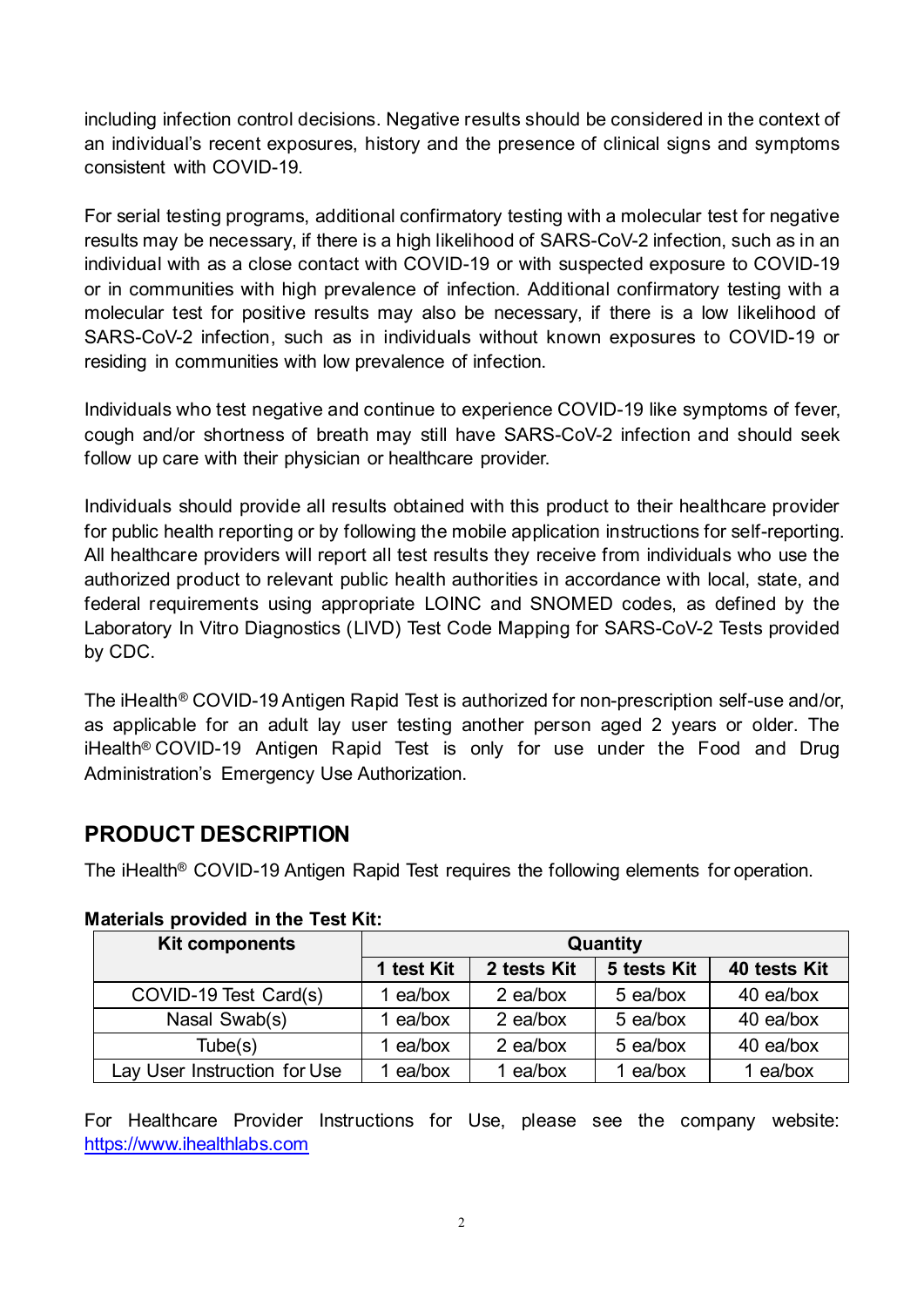

COVID-19 Test Card(s)



Tube(s) pre-filled or empty Tube(s) with sealed Solution(s)



Swab(s)

iHealth® COVID-19 Antigen Rapid Test components

### **Materials required but are not provided in the kit:**

- Smartphone (supplied by the user. iOS 12 or above. android 6.0 or above)
- User is required to download the "iHealth COVID-19 Antigen Rapid Test" App for iOS or Android phones. User should follow the step-by-step instructions in-app to complete the test.

## **PRINCIPLE OF PROCEDURES**

The iHealth® COVID-19 Antigen Rapid Test employs lateral flow immunoassay technology. Using this test allows for the rapid detection of nucleocapsid protein from SARS-CoV-2.

To begin the test, a self-collected anterior nares swab samples in individuals aged 15 and older or individuals between the age of 2 to 14 with a swab collected by a parent or guardian is inserted into the Tube. The liquid in tube interacts with the specimen and facilitates exposure of the appropriate viral antigens to the antibodies used in the test. The liquid in tube now containing the specimen is added to the Sample Port of the COVID-19 Test Card.

If the extracted specimen contains SARS-CoV-2 antigens, a pink-to-purple T Line, along with a pink-to-purple C Line will appear on the COVID-19 Test Card indicating a positive result. If SARS-CoV-2 antigens are not present, or present at very low levels, only a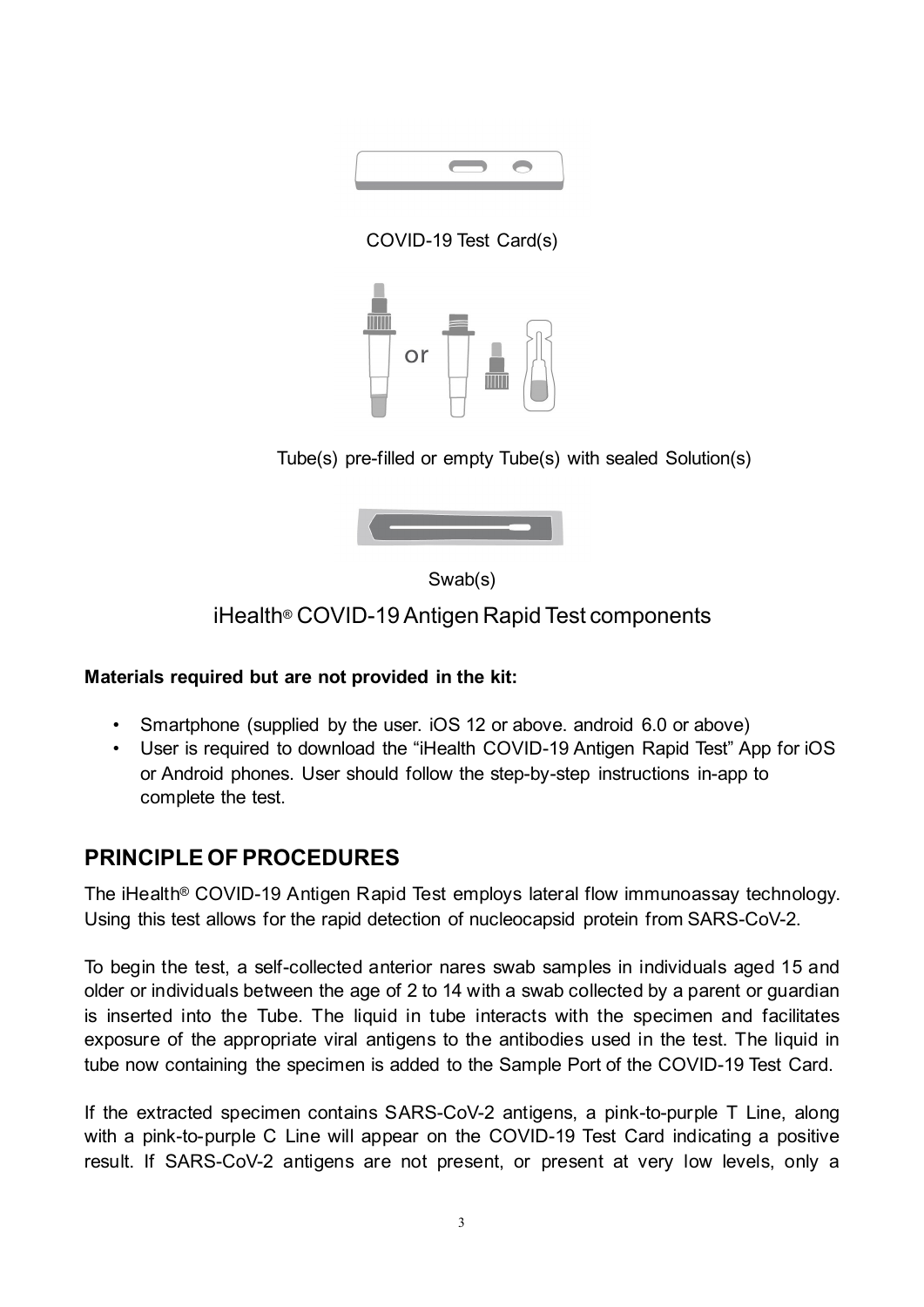pink-to-purple C Line will appear.

## **WARNINGS AND PRECAUTIONS**

- For in vitro diagnostic use only.
- This product has not been FDA cleared or approved, but has been authorized by FDA under an Emergency Use Authorization (EUA).
- The emergency use of this product is only authorized for the duration of the declaration that circumstances exist justifying the authorization of emergency use of in vitro diagnostics for detection and/or diagnosis of COVID-19 under Section 564(b)(1) of the Federal Food, Drug, and Cosmetic Act, 21 U.S.C. § 360bbb-3(b)(1), unless the declaration is terminated or authorization is revoked sooner.
- Laboratories within the United States and its territories are required to report results to the appropriate public health authorities
- This product has been authorized only for the detection of proteins from SARS-CoV-2, not for any other viruses or pathogens.
- This test is intended as an aid in the diagnosis of COVID-19 by detecting viral antigens, but should not be used as a sole criterion for the determination of SARS-CoV-2 infection. Other laboratory tests and clinical information (signs and symptoms) should be used and considered for diagnosis.
- Do not use any test component after the expiration date which is printed on the outer packaging.
- Do not use the COVID-19 Test Card if the pouch is damaged or if the seal is broken.
- Do not reuse any test component.
- To obtain accurate results, the test must be performed as indicated in the Instructions for Use.
- Inadequate or inappropriate sample collection may yield false test results.
- Do not touch the tip of the swab before and after collecting the sample from the nostrils.
- Test samples immediately after collection, but no more than 4 hours after specimen collection before placement into extraction buffer or up to 2 hours after placement into extraction buffer, if kept at room temperature.
- Be sure to read test result after 15 minutes. Do not read results after 30 minutes.
- Do not ingest extraction liquid
- Keep test kit and components out of the reach of children and pets before and after use.
- Avoid contact with skin and eyes.
- The reagent in the extraction liquid contains ProClin<sup>®</sup> 300 which may cause skin and eye irritation. If the solution makes contact with the skin or eye, wash/flush with copious amounts of water. If skin irritation or rash occurs get medical advice/attention.
- Dispose of used specimens and test components in accordance with Federal, State, and Local requirements.

### Important Notes

This test kit is intended to be used as an aid in the clinical diagnosis of a **current COVID-19 infection**. Do not use this test kit as the only guide to manage your illness.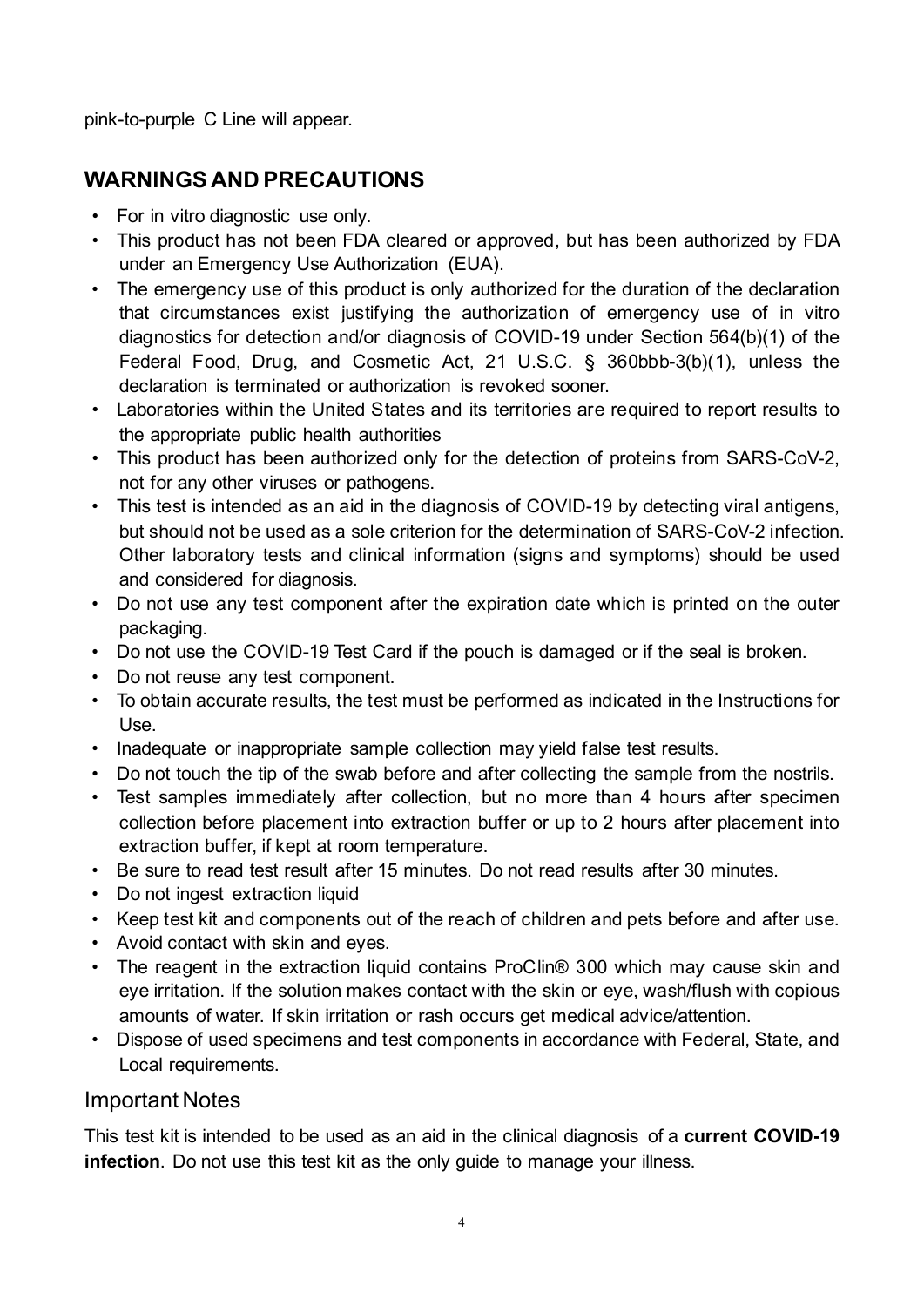## **LIMITATIONS**

- Do not use on anyone under 2 years old.
- Children aged 2-14 years should be tested by an adult.
- Do not use on anyone who is prone to nosebleeds or has had facial or head injury/surgery in the last 6 months.
- Testing for asymptomatic individuals should be performed at least twice over three days, with at least 24 hours and no more than 48 hours between tests. You may need to purchase additional tests to perform this serial (repeat) testing.
- There is a higher chance of false negative results with home use tests than with laboratory-based molecular tests. This means that there is a higher chance this test will give you a negative result when you have COVID-19.
- Serial testing (i.e., testing every day or every other day) is more likely to detect COVID-19, especially when you do not have any symptoms.
- The test detects both viable (live) and nonviable SARS-CoV-2. Test performance depends on the amount of virus (antigens) in the sample and may or may not correlate with viral culture results performed on the same sample.
- A negative test result may occur if the level of antigen in the sample is below the detection limit of the test.
- Failure to follow the test procedure correctly may results in false negative or false positives results and/or invalidate the test result.
- Test results must be evaluated in conjunction with other clinical data available to the physician.
- Positive test results do not exclude co-infection with other pathogens.
- Negative test results are not indicative of the presence/absence of other viral or bacterial pathogens.
- Negative results should be treated as presumptive and confirmed with an FDA-authorized molecular assay, if necessary, for clinical management.
- Performance of nasal swabs collected from patients without symptoms or other epidemiological reasons to suspect COVID-19 infection or for serial screening, when tested twice over two to three days with at least 24 but not more than 48 hours between tests has not yet been determined; a study to support use will be completed.
- If the differentiation of specific coronaviruses and strains is needed, additional testing, in consultation with state or local public health departments, is required.
- The amount of antigen in a sample may decrease as the duration of illness increases. Specimens collected after seven days are more likely to be negative compared to RT-PCR.
- The performance of this test was established based on the evaluation of a limited number of clinical specimens collected between May, 2021 and October, 2021. The clinical performance has not been established in all circulating variants but is anticipated to be reflective of the prevalent variants in circulation at the time and location of the clinical evaluation. Performance at the time of testing may vary depending on the variants circulating, including newly emerging strains of SARS-CoV-2 and their prevalence, which change over time.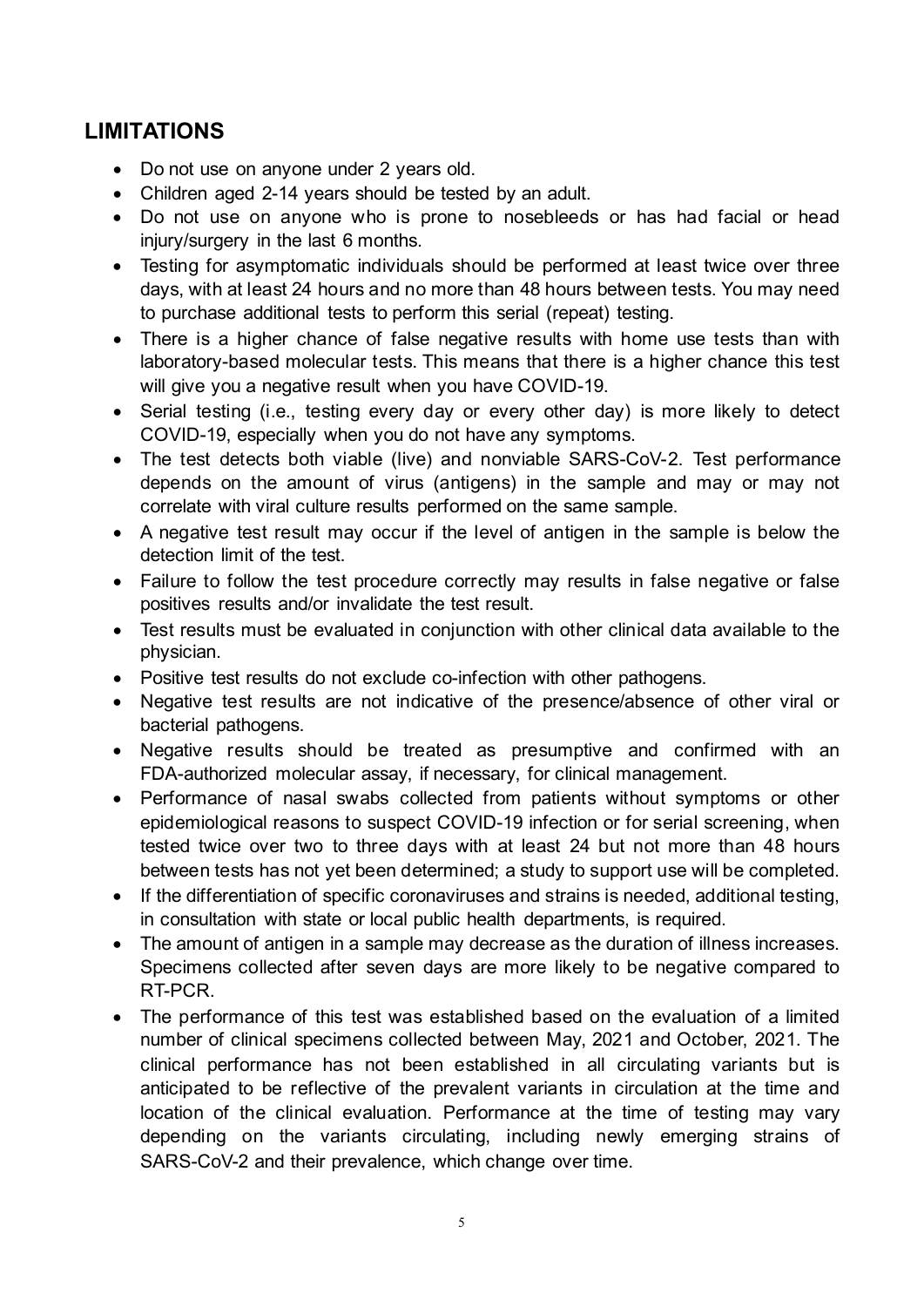- The iHealth<sup>®</sup> COVID-19 Antigen Rapid Test does not differentiate between SARS-CoV and SARS-CoV-2.
- False negative results may occur in individuals who have indicated or whose clinical status or history would indicate they are currently taking high doses of biotin. Biotin levels of 1 µg/mL and greater have been demonstrated to result in false negative test results

## **Hazardous Ingredients for Reagent Solution**

The Extraction Reagent contains potentially harmful chemicals (see table below). If the test solution contacts the skin or eye, flush with copious amounts of water. If irritation persists, seek medical advice: visit<https://www.poison.org/contact-us> Or call 1-800-222-1222.

| <b>Chemical Name</b>      | Harms (GHS Code) for each ingredient                                                                                                                        | Concentration |
|---------------------------|-------------------------------------------------------------------------------------------------------------------------------------------------------------|---------------|
| Triton<br>X-100/9002-93-1 | Harmful if swallowed (H302)<br>Cause skin irritation(H315)<br>Cause serious eye damage(H318)                                                                | 0.1%          |
| ProClin <sup>®</sup> 300  | Harmful if swallowed (H302)<br>Harmful if inhaled (H332)<br>Causes severe skin burns and eye damage<br>(H314)<br>May cause an allergic skin reaction (H317) | 0.05%         |

## **STORAGECONDITIONS**

Store iHealth® COVID-19 Antigen Rapid Test in a dry location between 36-86 °F (2-30 °C). Ensure all test components are at room temperature 65-86 °F (18-30 °C) before use. The COVID-19 Test Card inside the foil pouch should be used within 1 hour after opening. The iHealth® COVID-19 Antigen Rapid Test is stable before the expiration date marked on the packaging.

## **QUALITY CONTROL**

A procedural internal control is built in the "control line (c)" of the device and is used to ensure that the applied specimen has migrated well into the device. It is coated with goat anti-rabbit IgG and a red colored line should appear after sample was added.

## **TEST PROCEDURE**

**Download App:** Scan the QR code (below) to download the "iHealth COVID-19 Antigen Rapid Test" App through your Smartphone (iOS12.0+, Android 6.0+). For a full list of compatible smartphone visit: https://ihealthlabs.com/pages/support-ICO3000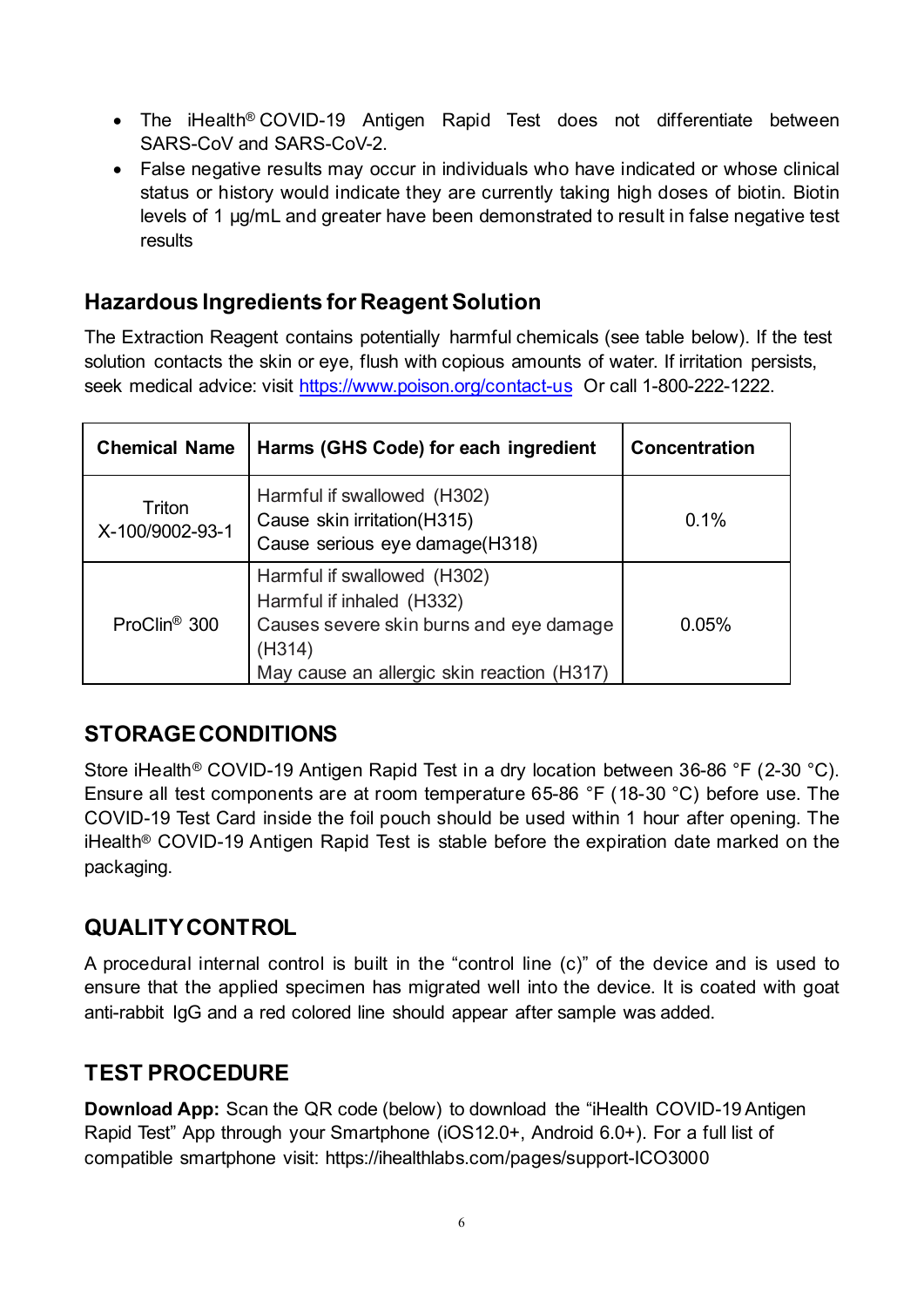

### **Register and Log Into The App**

**Watch Video in App:** Each step has a corresponding instructional video in the App. Watch the video and perform the test according to the instructions.

## **Instructions**

The instructions provided here include all the steps of the test. Specific, detailed video instructions on how to perform this test are in the "iHealth COVID-19 Antigen Rapid Test" App.

### **1) Prepare Materials**

You may have Test Set 1 **OR** Test Set 2 in the package. Please follow proper steps based on the specific set you received.

• *Test Set 1:* Open the package, take out the COVID-19 Test Card in Pouch, the Tube pre-filled with the extraction solution and the Swab. When you are ready to proceed with the test, open the foil pouch of the COVID-19 Test Card.



Please go directly to **Step 2 Collect Sample.**

• *Test Set 2:* Open the package, take out the COVID-19 Test Card in Pouch, empty Tube, sealed Solution and the Swab. When you are ready to proceed with the test, open the foil pouch of the COVID-19 Test Card.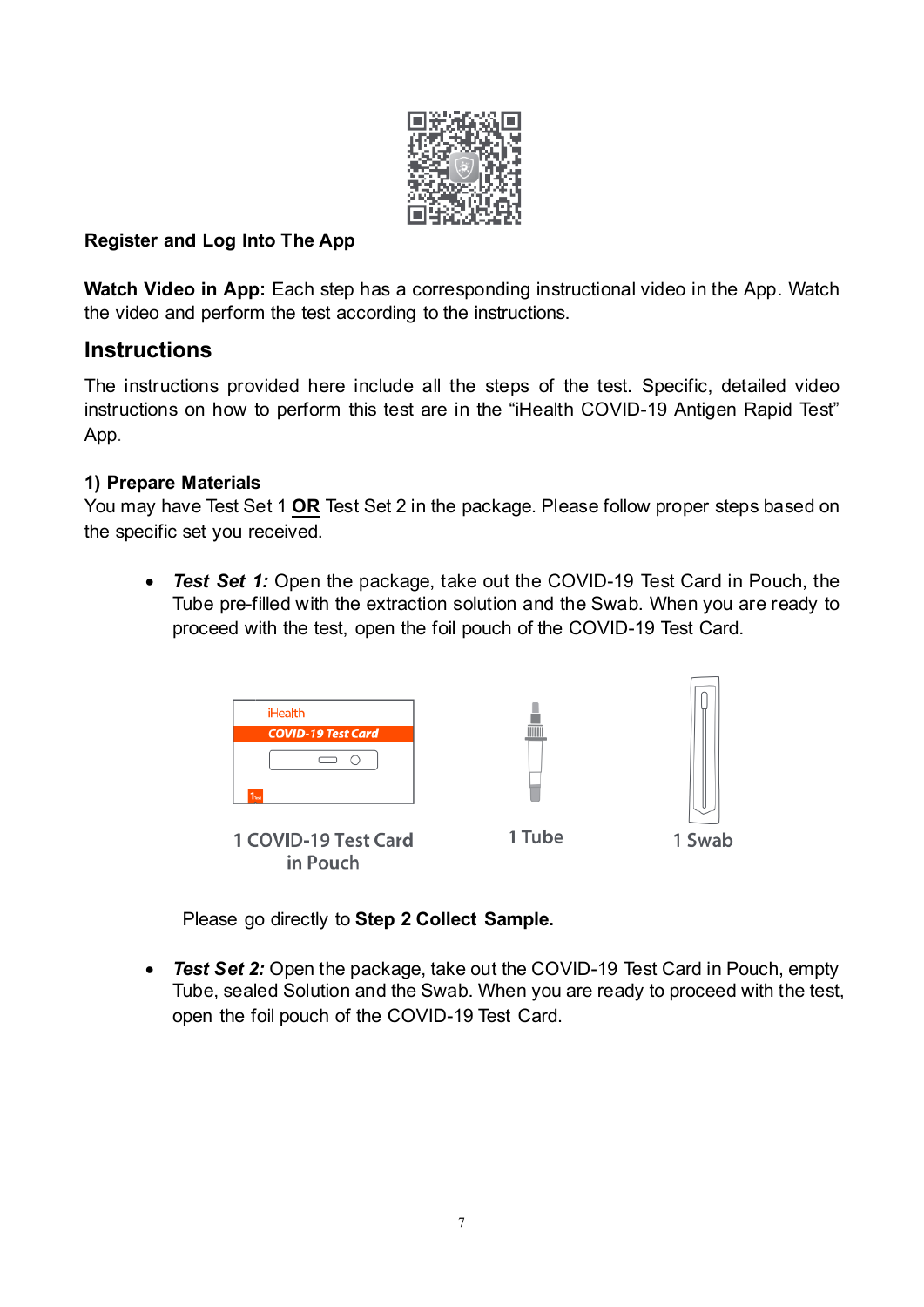

Please look carefully, there are **two Edges** on the empty tube. Then squeeze **the** sealed solution completely into **the** empty tube.



Please confirm the liquid level with or above Edge 2, then go to **Step 2 Collect Sample**.



#### **NOTE:**

It is acceptable if the liquid level is above Edge 2. However, please do not proceed with this test, if the liquid level is below Edge 2, as this may result in false or invalid results.

#### **2) Collect Sample**

1. Remove the swab from its package, being careful not to touch the tip of the swab. Please keep the swab package for later use.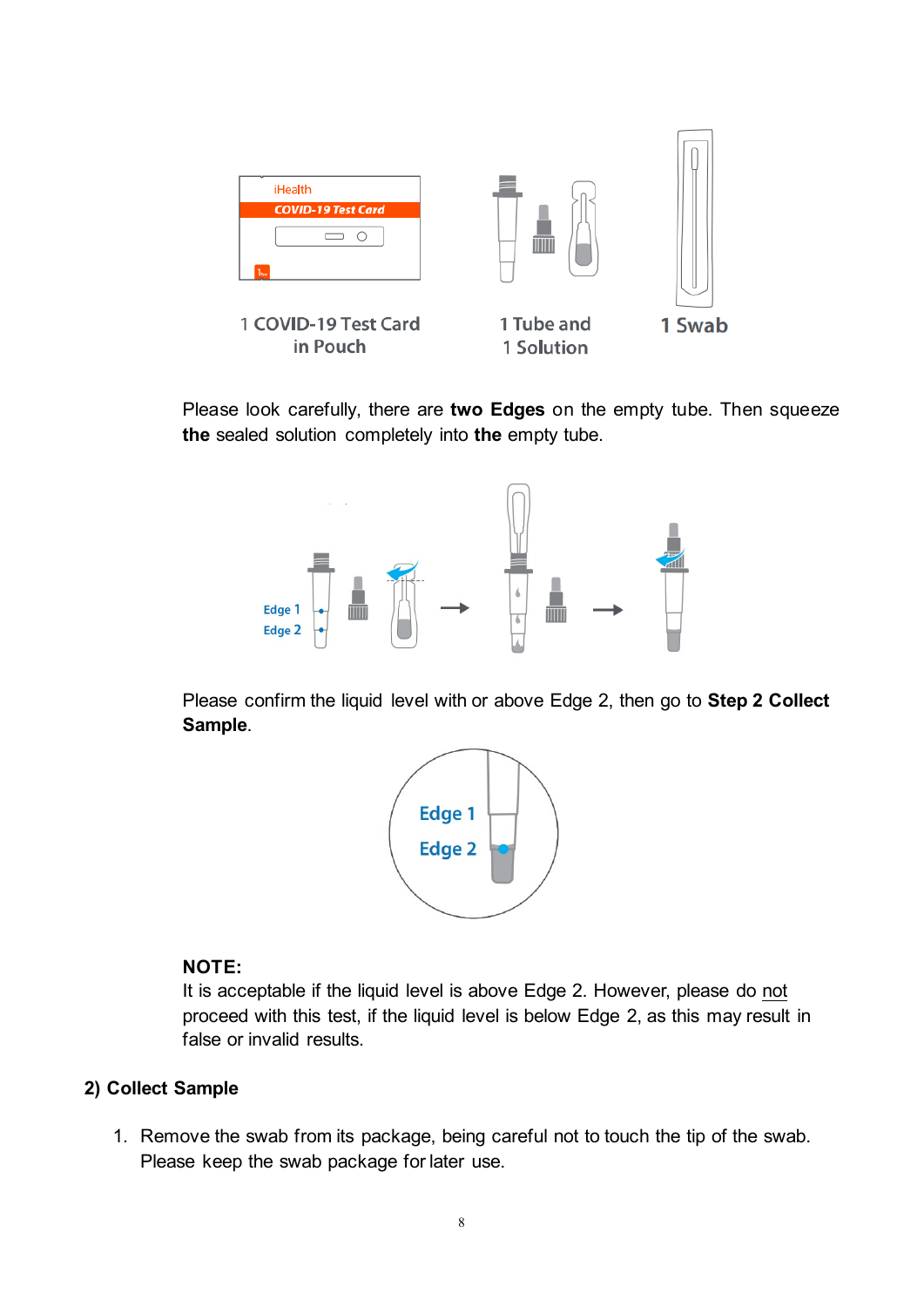

2. Gently insert the entire absorbent tip of the swab (usually 1/2 to 3/4 of an inch) into your nostril.



**Note:** With children, the maximum depth of insertion into the nostril may be less than <sup>3</sup>/4 of an inch, and you may need to have a second person to hold the child's head while swabbing.

3. Firmly and slowly brush against insides of nostril in a circular motion against the nasal wall at least 5 times. Using the same swab, repeat the same sample collection procedure for the other nostril. Take at least 15 seconds to collect the specimen and be sure to collect any nasal drainage on the swab. Be sure to brush BOTH nostrils with the **SAME SWAB.**



**Note:** Failure to swab properly may cause false negative results.

### **3) Process Sample**

1. Tap the tube vertically on the table and twist the large orange cap to open the tube.



2. Insert the swab into the tube, touch the bottom of the tube with the swab tip, and stir at least 15 times.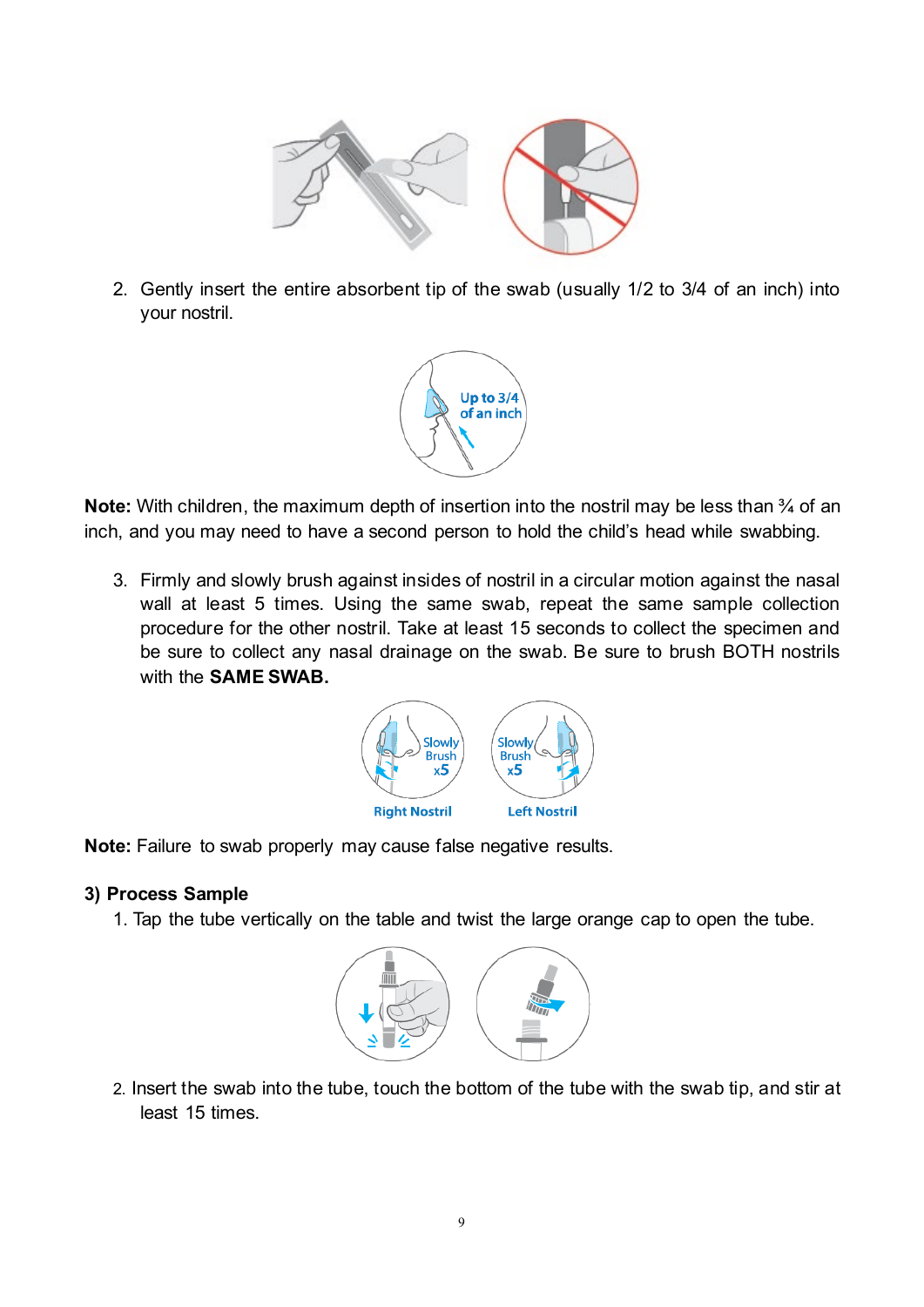

3. Squeeze the sides of the tube to express as much liquid as possible from the swab, and then remove the swab.



**Note**: If you don't squeeze the swab, there may not be sufficient sample material to perform the test properly (i.e., potentially resulting in a false negative result).

4. Screw back the large orange cap, put the swab back into the package. Safely dispose of the swab and the package.



### **4) Add Sample**

Twist to open the small white cap of the tube. Add 3 drops of sample to the Sample Port of the COVID-19 Test Card. Screw back the small white cap.



**Note**: A false negative or invalid result may occur if too little solution is added to the test card.

#### **5) Wait 15 minutes**

Start the timer by clicking the "Start Timer" button on the App, immediately after adding sample to the Sample Port. The result will be ready in 15 minutes.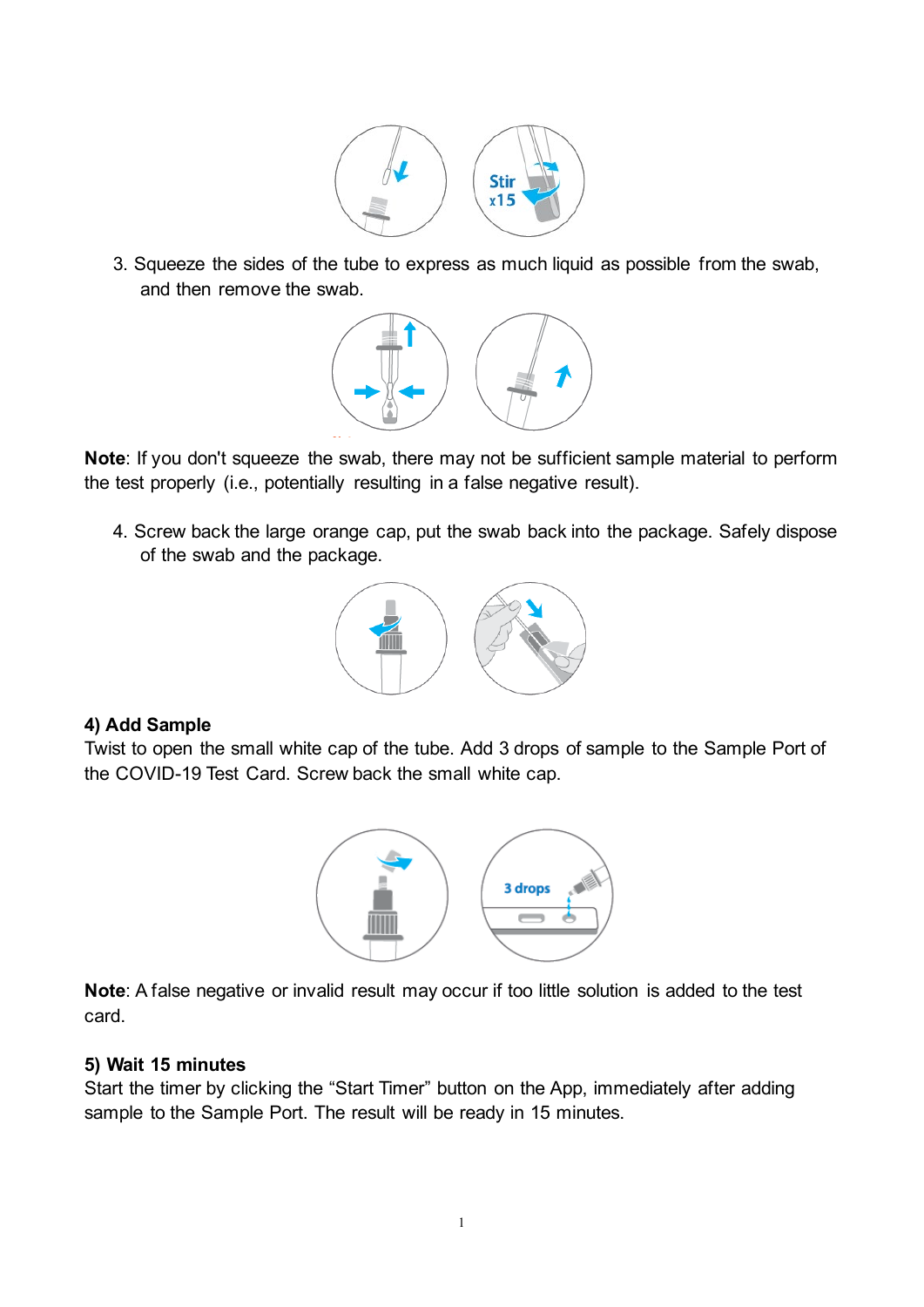

Note: DO NOT interpret your test result until after your 15-min timer has completed, as the T line may take as long as 15 minutes to appear.

### **6) Read Result**

Results should not be read after 30 minutes.

Note: A false negative or false positive result may occur if the test result is read before 15 minutes or after 30 minutes

Result shown at 2x.



#### Note: The T line can be extremely faint.

#### **7) Test Result Explanation**

**Positive Result**



A **POSITIVE** result must show BOTH a C line and a T line. A positive result means that viral antigens from COVID-19 were detected and the individual is positive for COVID-19.

Below are photos of actual positive tests. Please note that the T line may be faint.



• Persons who test positive should self-isolate and seek follow up care with their physician or healthcare provider as additional testing and public health reporting may be necessary.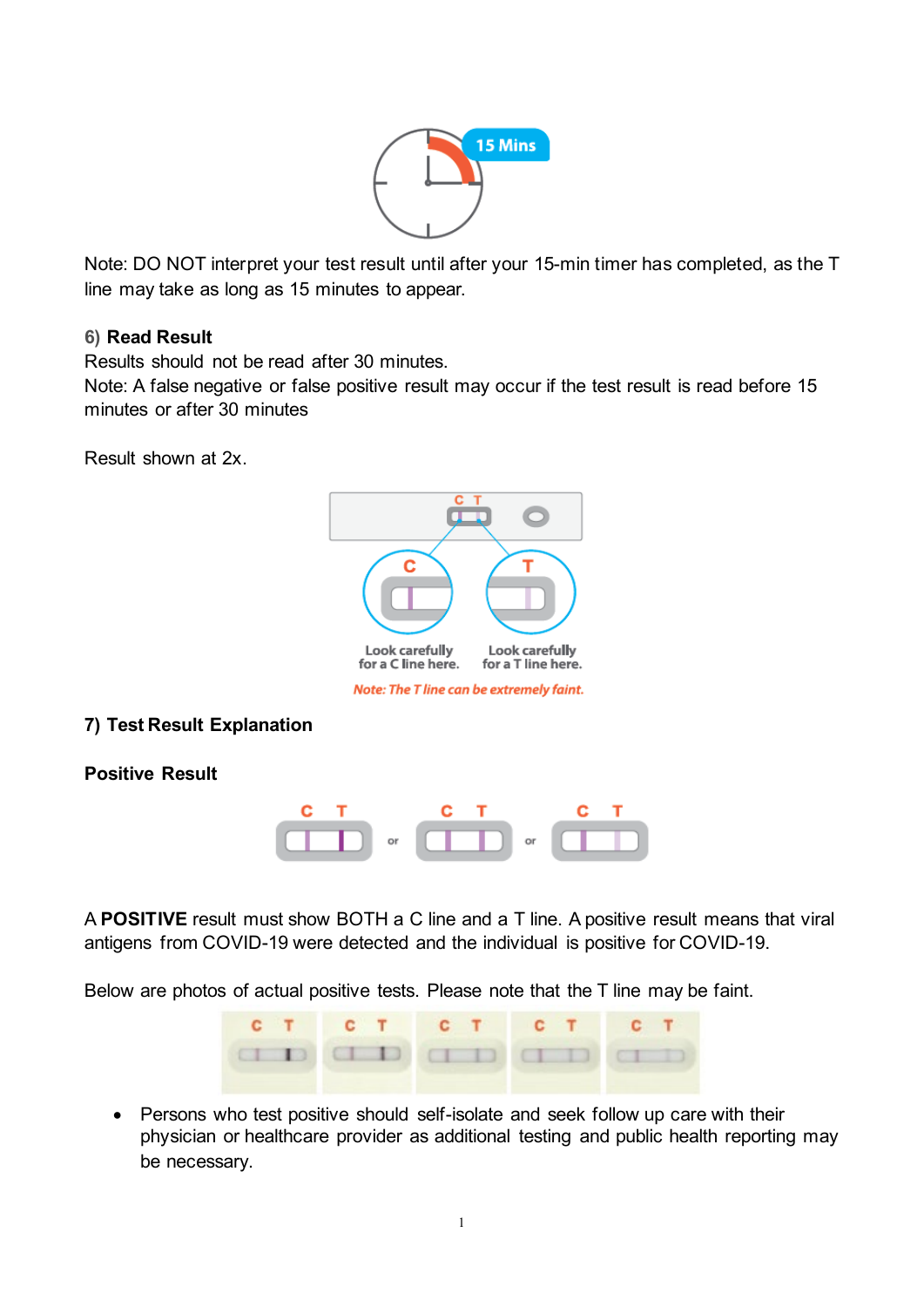#### **Negative Result**



A **NEGATIVE** result will show ONLY a C line. A negative result means that viral antigens from COVID-19 were not detected and that the individual is presumed negative for COVID-19.

- Please note that negative results do not rule out COVID-19.
- In case of negative test result: Continue to follow all social distancing recommendations and take protective measures. If suspicions of infection persist and/or your first test is negative, repeat the test after 1 - 2 days and consult your healthcare provider or local COVID-19 center.
- Note: A negative result is presumptive and confirmation with a molecular assay, if necessary, for patient management may be performed.
- Individuals without symptoms that test negative should be tested again with at least 24 hours and no more than 48 hours between tests. Additional confirmatory testing with a molecular test for negative results may be necessary after second negative result for asymptomatic patients, if there is a high likelihood of SARS-CoV-2 infection, such as in an individual with as close contact with COVID-19 or with suspected exposure to COVID-19 or in communities with high prevalence of infection. Additional confirmatory testing with a molecular test for positive results may also be necessary, if there is a low likelihood of SARS-CoV-2 infection, such as in individuals without known exposures to SARS-CoV-2 or residing in communities with low prevalence of infection.

#### **Invalid Result**



If there is NO LINE, or if there is ONLY a T line, the test is **INVALID**. Invalid result means that the test did not function correctly. **You will need to retest with a new test kit.** If upon retesting, the test result is still invalid, contact your doctor or local COVID-19 center. An invalid result does not indicate if the individual did or did not have COVID-19 and should be repeated.

#### **8) Dispose the Test Kit**

After test is completed, dispose of all kit components in trash.

#### **9) Report Test Result**

Report the result following the App instructions or share your test result with your healthcare provider.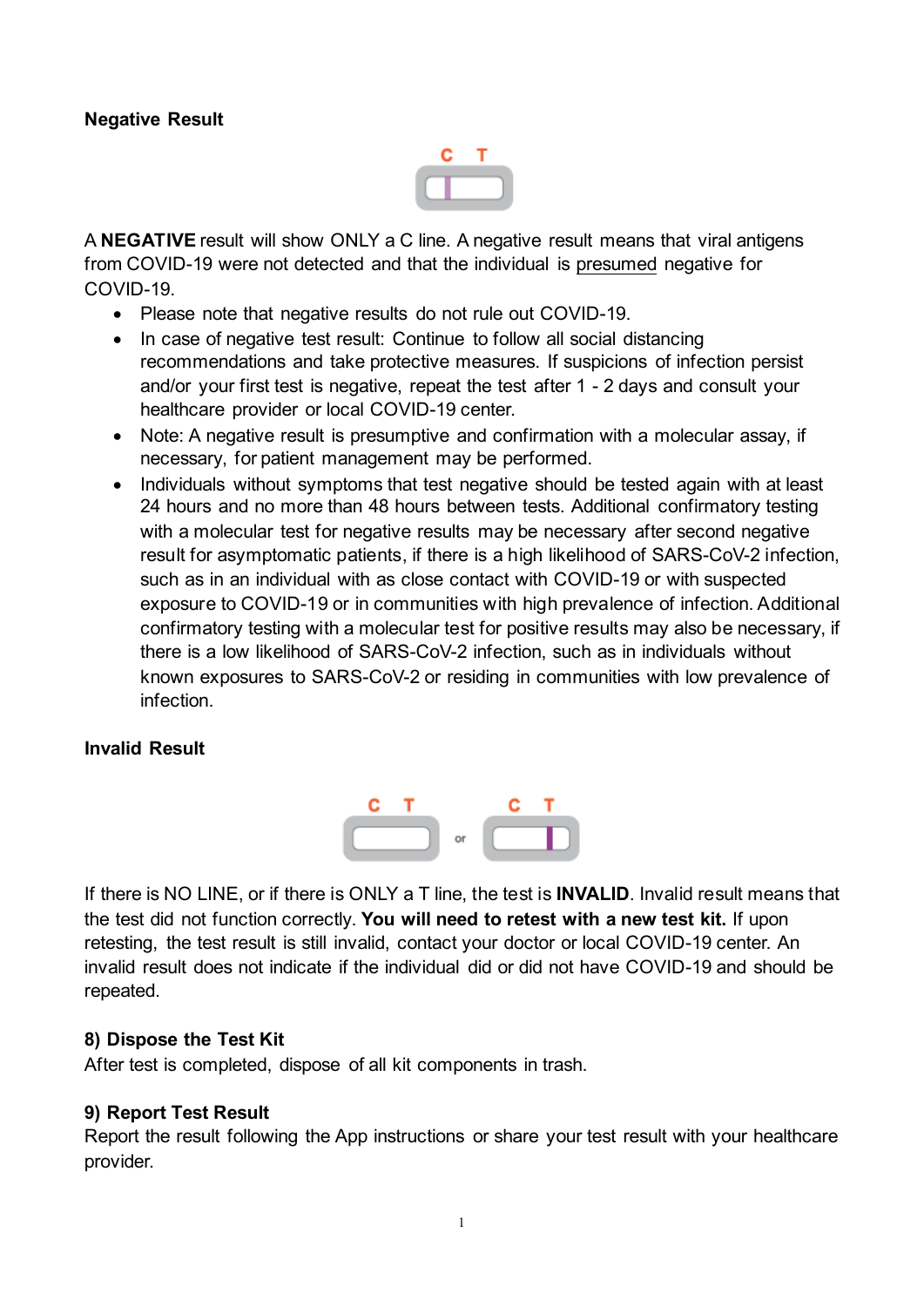## **CLINICAL PERFORMANCE**

Clinical performance characteristics of iHealth® COVID-19 Antigen Rapid Test was evaluated in a total of five (5) investigational sites throughout the U.S. A total of 139 individuals with signs and symptoms of COVID-19 within the first seven (7) days of symptom onset completed the study and obtained a valid result. Each Subject was provided a iHealth® COVID-19 Antigen Rapid Test. Under the observation of a clinical site staff member trained as a proctor, subjects fifteen (15) years and older independently collected an anterior nasal sample, conducted the test, interpreted and reported their self-test result. The parents of subjects two (2) to fourteen (14) years of age collected the anterior nasal sample, conducted the test, interpreted and recorded the test result for the child. The iHealth® COVID-19 Antigen Rapid Test results were compared to highly sensitive molecular FDA EUA Authorized SARS-CoV-2 assays to determine test performance. The iHealth® COVID-19 Antigen Rapid Test when conducted by a lay user correctly identified 94.3% of positive samples. Additionally, the iHealth® COVID-19 Antigen Rapid Test correctly identified 98.1% of negative samples. The performance is shown in the following table.

|                                                                                                     | <b>Comparator Method</b> |                |       |  |  |
|-----------------------------------------------------------------------------------------------------|--------------------------|----------------|-------|--|--|
| iHealth <sup>®</sup> COVID-19 Antigen Rapid Test                                                    | Positive                 | Negative       | Total |  |  |
| Positive                                                                                            | 33                       | 2 <sub>b</sub> | 35    |  |  |
| Negative                                                                                            | $2^a$                    | 102            | 104   |  |  |
| Total                                                                                               | 35                       | 104            | 139   |  |  |
| Positive Agreement: (33/35) 94.3%; 95% Confidence Interval: 81.4% to 98.4%                          |                          |                |       |  |  |
| Negative Agreement: (102/104) 98.1%; 95% Confidence Interval: 93.3% to 99.5%                        |                          |                |       |  |  |
| <sup>a</sup> Of the 2 false negative samples, one was positive on a second FDA EUA high sensitivity |                          |                |       |  |  |
| molecular SARS-CoV-2 assay, the other one was negative on a second FDA EUA high                     |                          |                |       |  |  |
| sensitivity molecular SARS-CoV-2 assay.                                                             |                          |                |       |  |  |
| <sup>b</sup> Of the 2 false positive samples, one was negative on a second FDA EUA high sensitivity |                          |                |       |  |  |
| molecular SARS-CoV-2 assay, the other was inconclusive on a second FDA EUA high                     |                          |                |       |  |  |

sensitivity molecular SARS-CoV-2 assay.

2 samples generated an invalid COVID-19 Antigen Rapid Test result.

| Age and gender distribution and positive rate of symptomatic<br>subjects within first 7 days of symptom onset |                                                                                  |    |    |                |  |
|---------------------------------------------------------------------------------------------------------------|----------------------------------------------------------------------------------|----|----|----------------|--|
| Age Group<br>(years)                                                                                          | Positivity Rate % (total<br>Positive<br>Male<br>Female<br>positive/total tested) |    |    |                |  |
| 2 to 13                                                                                                       | 6                                                                                | 8  | 3  | 21.4% (3/14)   |  |
| 14 to 24                                                                                                      | 15                                                                               | 12 | 3  | 11.1% (3/27)   |  |
| 25 to 64                                                                                                      | 46                                                                               | 44 | 28 | 31.1% (28/90)  |  |
| ≥65                                                                                                           | 5                                                                                | 3  |    | 12.5% (1/8)    |  |
| Total                                                                                                         | 72                                                                               | 67 | 35 | 25.2% (35/139) |  |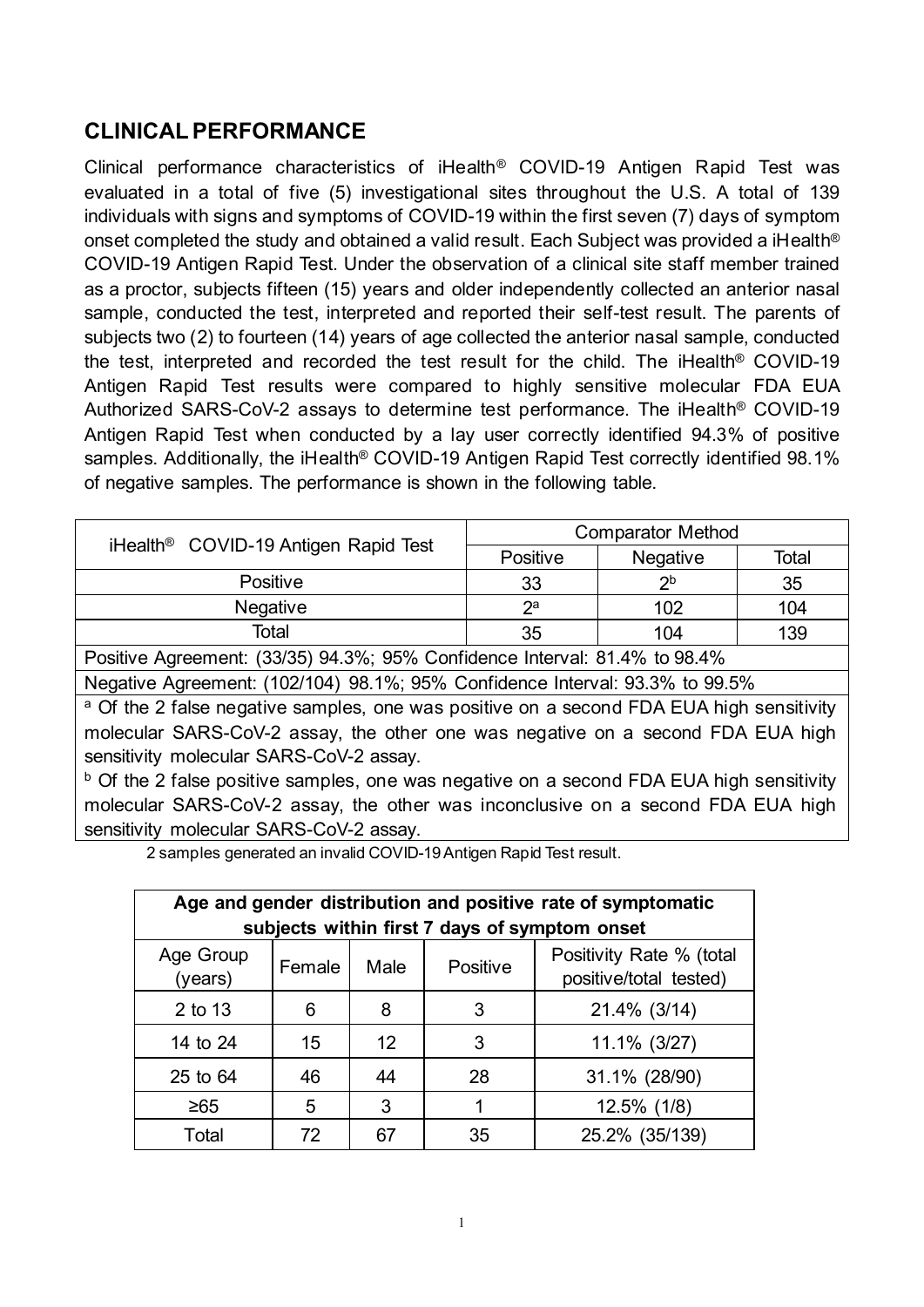| Positive results broken down by days since symptom onset |                |                |            |                 |  |
|----------------------------------------------------------|----------------|----------------|------------|-----------------|--|
| Days Since Symptom                                       | RT-PCR         | iHealth test   | <b>PPA</b> | 95 % Confidence |  |
| Onset                                                    | Positive $(+)$ | Positive $(+)$ |            | Interval        |  |
|                                                          |                |                | 100.0%     | 20.7% - 100.0%  |  |
| $\overline{2}$                                           | 3              | 3              | 100.0%     | 43.8% - 100.0%  |  |
| 3                                                        | 3              | $\overline{2}$ | 66.7%      | 20.8% - 93.9%   |  |
|                                                          | 5              | 5              | 100.0%     | 56.6% -100.0%   |  |
| 5                                                        | 12             | 12             | 100.0%     | 75.7% - 100.0%  |  |
| 6                                                        | 6              | 6              | 100.0%     | 61% - 100.0%    |  |
|                                                          | 5              | 4              | 80.0%      | 37.6% - 96.4%   |  |
| All specimens                                            | 35             | 33             | 94.3%      | 81.4% - 98.4%   |  |

Additional asymptomatic individuals and individuals beyond the seven days of symptom onset were tested, but excluded from the primary performance calculations because they were not included in the intended use. A higher proportion of low positive specimens were observed in these populations, resulting in PPAs between of 85-88% in these individuals.

## **PERFORMANCE CHARACTERISTICS**

## **Limit of Detection (LOD)**

The LOD of iHealth® COVID-19 Antigen Rapid Test was established by using limiting dilutions of heat inactivated SARS-CoV-2 virus(USA-WA1/2020) sample. The strain was spiked into clinical matrix prepared by mixing raw nasal fluid in saline and confirmed again as SARS-CoV-2 negative by RT-PCR.

The estimated LoD found from the initial 4 different concentrations test by testing 5 replicates. At each dilution, samples were added to swabs and then tested through the full assay workflow, from processing in the extraction reagent to read test result.

A concentration was chosen between the last dilution to give five positive results and the first to give five negative results. Using this concentration, the LoD was further refined with a 2 fold dilution series. The LOD was determined as the lowest virus concentration that was detected  $\geq$  95% of the time (concentration at which at least 19 out of 20 replicates tested positive).

The iHealth® COVID-19 Antigen Rapid Test LOD in natural nasal swab matrix is 20×103 TCID50/mL.

### **Cross Reactivity (Analytical Specificity) and Microbial Interference**

The potential cross-reactivity (exclusivity) of a panel of common organisms was evaluated with SARS-CoV-2 negative samples using the iHealth<sup>®</sup> COVID-19 Antigen Rapid Test. Potential microbial interference was evaluated with samples containing heat inactivated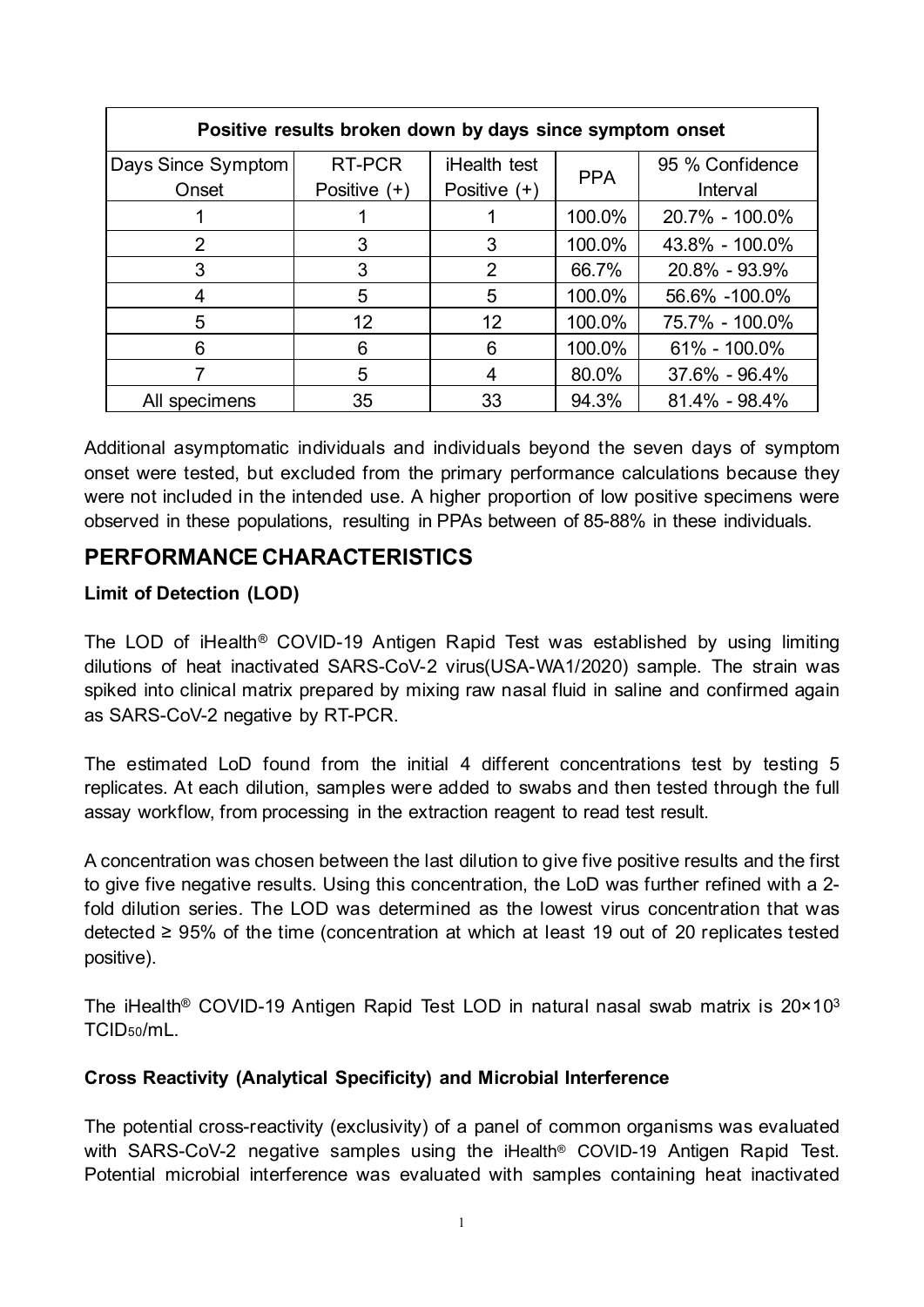SARS-CoV-2 virus(USA-WA1/2020) sample at approximately 3 x LoD.

A total of 38 commensal and pathogenic microorganisms (13 bacteria and 25 viruses) that may be present in the nasal cavity were evaluated in this study. Each of the organism and viruses were tested in five replicates in the absence or presence of heat inactivated SARS-CoV-2 virus.

No cross-reactivity or interference was observed with the following microorganisms when tested at the concentration presented in the table below.

| <b>List of Organism</b>            |                                               | Concentration<br>tested                     | <b>Cross-reactivity</b><br>results | Microbial<br><b>Interference</b><br>results |
|------------------------------------|-----------------------------------------------|---------------------------------------------|------------------------------------|---------------------------------------------|
| Other high                         | Human coronavirus 229E                        | $3.74 \times 10^4$ TCID <sub>50</sub> /mL   | No cross-reactivity                | No interference                             |
| priority                           | Human coronavirus OC43                        | $2.51 \times 10^5$ TCID <sub>50</sub> /mL   | No cross-reactivity                | No interference                             |
| pathogens                          | Human coronavirus NL63                        | $1.36 \times 10^5$ TCID <sub>50</sub> /mL   | No cross-reactivity                | No interference                             |
| from the<br>same genetic<br>family | MERS-coronavirus                              | $1.36 \times 10^5$ TCID <sub>50</sub> /mL   | No cross-reactivity                | No interference                             |
|                                    | Adenovirus Type 1                             | $2.04 \times 10^{7}$ TCID <sub>50</sub> /mL | No cross-reactivity                | No interference                             |
|                                    | Adenovirus Type 4                             | $2.09 \times 10^5$ TCID <sub>50</sub> /mL   | No cross-reactivity                | No interference                             |
|                                    | Adenovirus Type 7A                            | $2.04 \times 10^{7}$ TCID <sub>50</sub> /mL | No cross-reactivity                | No interference                             |
|                                    | Adenovirus Type 8                             | $1.13 \times 10^5$ TCID <sub>50</sub> /mL   | No cross-reactivity                | No interference                             |
|                                    | Adenovirus Type 31                            | $1.13 \times 10^5$ U/mL                     | No cross-reactivity                | No interference                             |
|                                    | Adenovirus Type 41                            | $9.36 \times 10^4$ TCID <sub>50</sub> /mL   | No cross-reactivity                | No interference                             |
| High priority<br>organisms         | Human Metapneumovirus<br>3(hMPV-3) Type B1    | $3.11 \times 10^4$ TCID <sub>50</sub> /mL   | No cross-reactivity                | No interference                             |
|                                    | Human Metapneumovirus<br>4(hMPV-4) Type B2    | $5.25 \times 10^5$ TCID <sub>50</sub> /mL   | No cross-reactivity                | No interference                             |
|                                    | Human Metapneumovirus<br>9(hMPV-9) Type A1    | $9.36 \times 10^4$ TCID <sub>50</sub> /mL   | No cross-reactivity                | No interference                             |
| likely in the                      | Parainfluenza Virus Type 1                    | $6.30 \times 10^5$ TCID <sub>50</sub> /mL   | No cross-reactivity                | No interference                             |
| circulating                        | Parainfluenza Virus Type 2                    | $7.55 \times 10^5$ TCID <sub>50</sub> /mL   | No cross-reactivity                | No interference                             |
| area                               | Parainfluenza Virus Type 3                    | $2.29 \times 10^6$ TCID <sub>50</sub> /mL   | No cross-reactivity                | No interference                             |
|                                    | Parainfluenza Virus Type 4A                   | $4.50 \times 10^{4}$ TCID <sub>50</sub> /mL | No cross-reactivity                | No interference                             |
|                                    | Parainfluenza Virus Type 4B                   | $1.36 \times 10^5$ TCID <sub>50</sub> /mL   | No cross-reactivity                | No interference                             |
|                                    | Influenza AH3N2 Virus                         | $1.13 \times 10^5$ TCID <sub>50</sub> /mL   | No cross-reactivity                | No interference                             |
|                                    | Influenza B Virus                             | $3.74 \times 10^4$ TCID <sub>50</sub> /mL   | No cross-reactivity                | No interference                             |
|                                    | Enterovirus Type 68                           | $7.55 \times 10^5$ TCID <sub>50</sub> /mL   | No cross-reactivity                | No interference                             |
|                                    | Enterovirus Type 71                           | $2.29 \times 10^6$ TCID <sub>50</sub> /mL   | No cross-reactivity                | No interference                             |
|                                    | Respiratory Syncytial Virus<br>Type A (RSV-A) | $1.90 \times 10^6$ TCID <sub>50</sub> /mL   | No cross-reactivity                | No interference                             |
|                                    | Respiratory Syncytial Virus<br>Type B (RSV-B) | $3.74 \times 10^{4}$ TCID <sub>50</sub> /mL | No cross-reactivity                | No interference                             |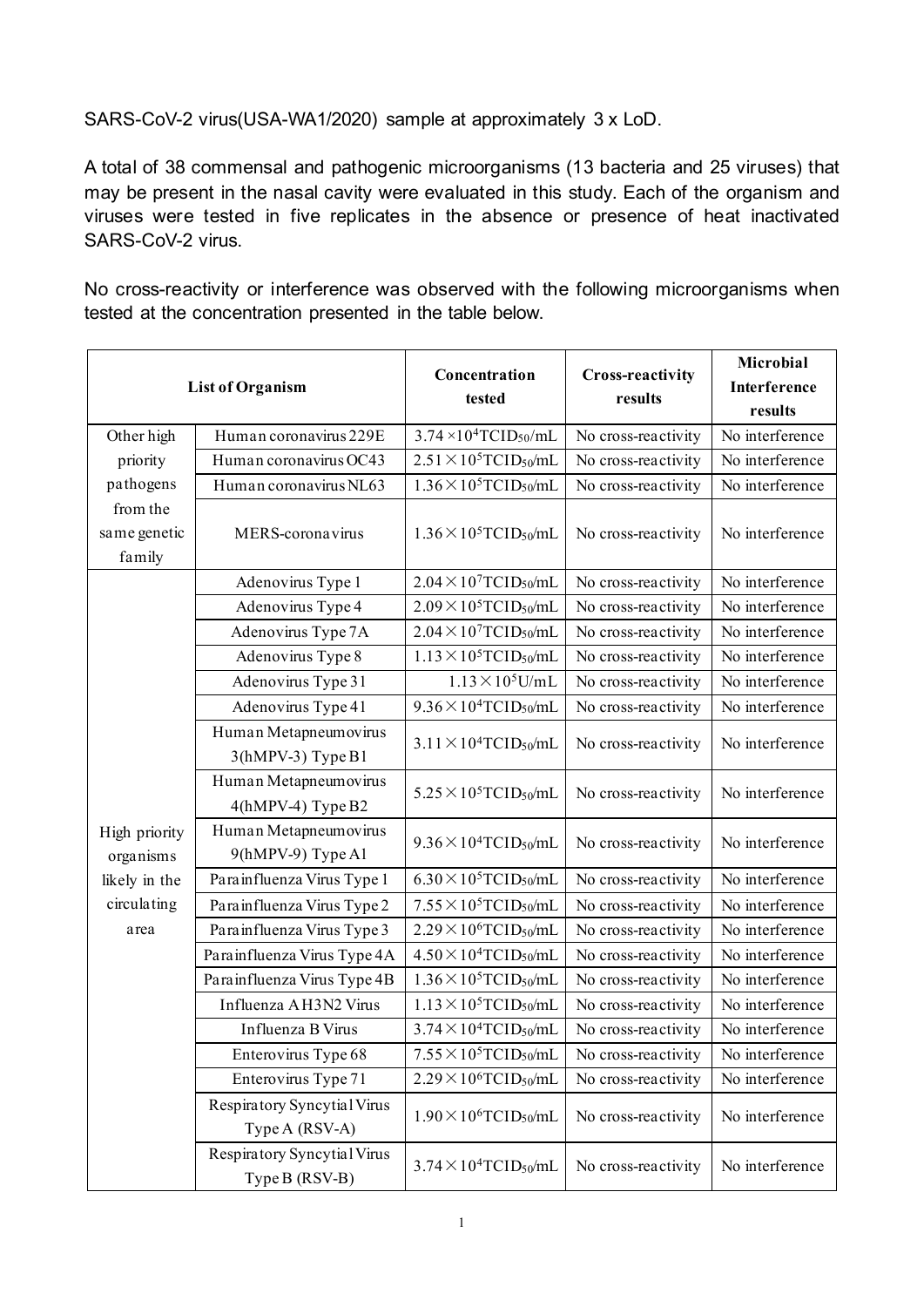| Rhinovirus Type 1A           | $9.36 \times 10^4$ TCID <sub>50</sub> /mL | No cross-reactivity | No interference |
|------------------------------|-------------------------------------------|---------------------|-----------------|
| Haemophilus influenzae       | $6.75 \times 10^8$ CFU/mL                 | No cross-reactivity | No interference |
|                              |                                           |                     |                 |
| Streptococcus pneumoniae     | $1.80 \times 10^8$ CFU/mL                 | No cross-reactivity | No interference |
| Streptococcus pyogenes       | $2.04 \times 10^9$ CFU/mL                 | No cross-reactivity | No interference |
| Candida albicans             | $3.15 \times 10^8$ CFU/mL                 | No cross-reactivity | No interference |
| Pooled human nasal wash -    |                                           |                     |                 |
| representative of normal     |                                           | No cross-reactivity | No interference |
| respiratory microbial flora  |                                           |                     |                 |
| Bordetella pertussis         | $3.22 \times 10^9$ CFU/mL                 | No cross-reactivity | No interference |
| Mycoplasma pneumoniae        | $1.35 \times 10^8$ CFU/mL                 | No cross-reactivity | No interference |
| Chlamydia pneumoniae         | $8.65 \times 10^{7}$ IFU/mL               | No cross-reactivity | No interference |
| Legionella pneumophila       | $7.10 \times 10^9$ CFU/mL                 | No cross-reactivity | No interference |
| Staphylococcus aureus        | $3.23 \times 10^9$ CFU/mL                 | No cross-reactivity | No interference |
| Staphylococcus epidermidis   | $1.24 \times 10^9$ CFU/mL                 | No cross-reactivity | No interference |
| Mycobacterium tuberculosis   | $1.15 \times 10^8$ CFU/mL                 | No cross-reactivity | No interference |
| Pneumocystis jirovecii (PJP) | $3.17 \times 10^8$ CFU/mL                 | No cross-reactivity | No interference |

An in-silico analysis was performed using the Basic Local Alignment Search Tool (BLASTp) managed by the National Center for Biotechnology Information (NCBI) for Human Coronavirus HKU1, Mycobacterium tuberculosis, Pneumocystis jirovecii and SARS-CoV-1

- Human Coronavirus HKU1 shows 36.74% homology across 82% of the nucleocapsid sequence(see Annex 2 and 3), which is relatively low. However, cross-reactivity cannot be ruled out.
- *Mycobacterium tuberculosis* shows no protein sequence homology with nucleocapsid sequence. Therefore, while cross-reactivity is highly unlikely, it cannot be completely ruled out.
- *Pneumocystis jirovecii* shows no protein sequence homology with nucleocapsid sequence. Therefore, while cross-reactivity is highly unlikely, it cannot be completely ruled out.
- SARS-CoV-1 shows 90.52% homology across 100% of the nucleocapsid sequence. Therefore, cross-reactivity is highly likely.

### **Endogenous Interfering Substances**

The following substances, naturally present in respiratory specimens or that may be artificially introduced into the nasal cavity or nasopharynx, were evaluated with the iHealth<sup>®</sup> COVID-19 Antigen Rapid Test.

The SARS-CoV-2 target concentration in the positive samples was approximately 3 x LoD. All samples tested in 5 replicates produced expected results, demonstrating that the iHealth® COVID-19 Antigen Rapid Test performance was not affected by any of the 26 potentially interfering substances listed in the table below at the concentrations tested.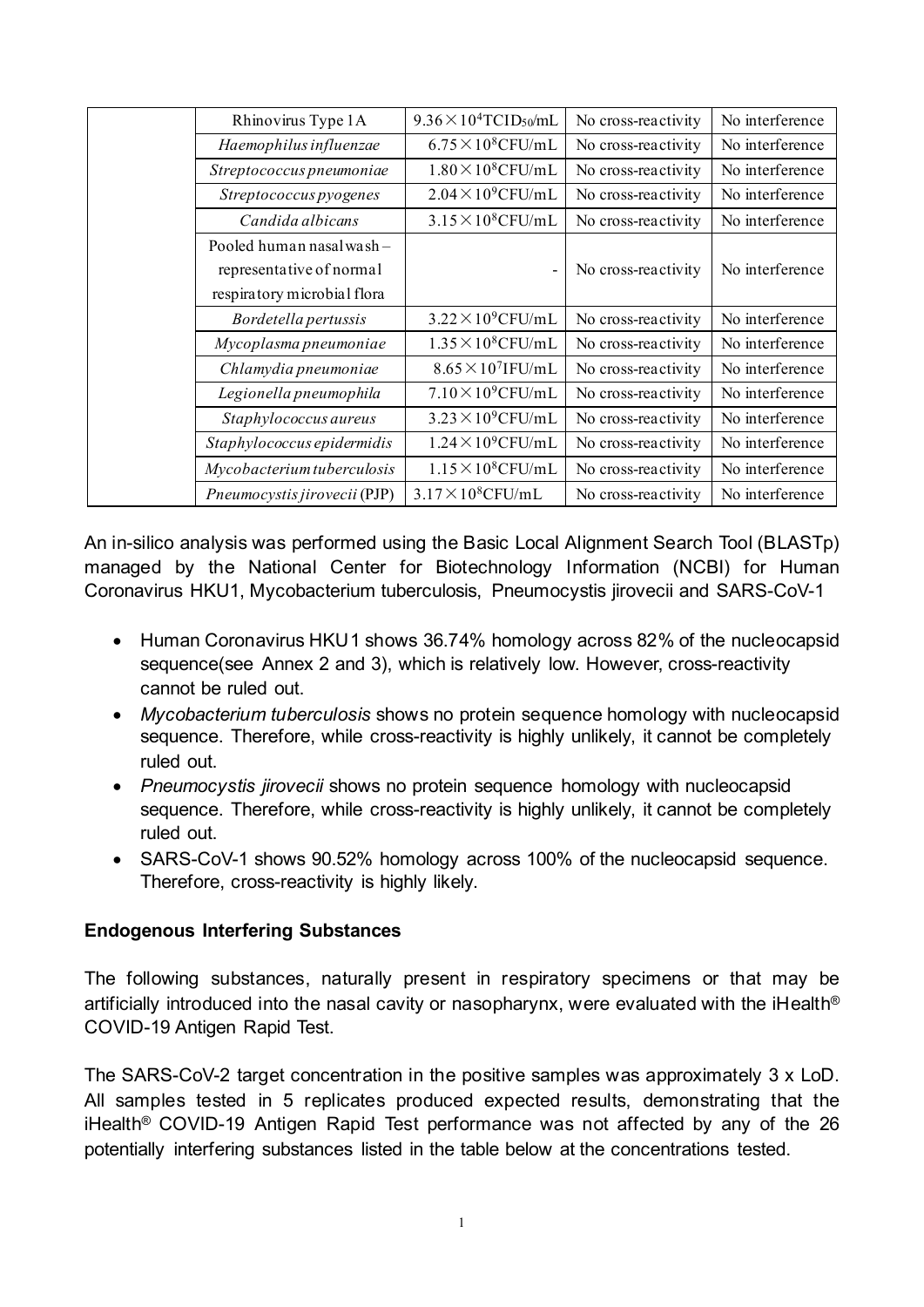| <b>Substance</b>                                                         | <b>Concentration</b> in<br>negative/positive<br>sample | <b>Cross-reactivity</b> | Interference    |
|--------------------------------------------------------------------------|--------------------------------------------------------|-------------------------|-----------------|
| Whole Blood                                                              | 4%                                                     | No cross-reactivity     | No interference |
| Mucin                                                                    | 0.5%                                                   | No cross-reactivity     | No interference |
| Chloraseptic (Menthol)                                                   | $1.5$ mg/mL                                            | No cross-reactivity     | No interference |
| Chlora septic (Benzoca ine)                                              | $1.5$ mg/mL                                            | No cross-reactivity     | No interference |
| Naso GEL (NeilMed)                                                       | $5\%$ v/v                                              | No cross-reactivity     | No interference |
| <b>CVS NasalDrops</b><br>(Phenylephrine)                                 | $15\%$ v/v                                             | No cross-reactivity     | No interference |
| Afrin (Oxymetazoline)                                                    | $15\%$ v/v                                             | No cross-reactivity     | No interference |
| CVS Nasal Spray (Cromolyn)                                               | $15\%$ v/v                                             | No cross-reactivity     | No interference |
| Zicam                                                                    | $5\%$ v/v                                              | No cross-reactivity     | No interference |
| Homeopathic (Alkalol)                                                    | 1:10 dilution                                          | No cross-reactivity     | No interference |
| Sore Throat Phenol Spray                                                 | $15\%$ v/v                                             | No cross-reactivity     | No interference |
| Tobramycin                                                               | $4 \mu g/mL$                                           | No cross-reactivity     | No interference |
| Mupirocin                                                                | $10$ mg/mL                                             | No cross-reactivity     | No interference |
| Fluticasone Propionate                                                   | $5\%$ v/v                                              | No cross-reactivity     | No interference |
| Tamiflu (Oseltamivir Phosphate)                                          | $5$ mg/mL                                              | No cross-reactivity     | No interference |
| Nasocort Allergy 24 hour<br>(Triamcinolone)                              | $15\%$ v/v                                             | No cross-reactivity     | No interference |
| NeilMed SinuFlow Ready Rinse<br>(Sodium chloride, Sodium<br>bicarbonate) | $15\%$ v/v                                             | No cross-reactivity     | No interference |
| NeilMed SinuFrin Plus<br>(Oyxmetazoline HCl)                             | $15\%$ v/v                                             | No cross-reactivity     | No interference |
| Neo-Synephrine<br>(Phenylephrine, hydrochloride)                         | $15\%$ v/v                                             | No cross-reactivity     | No interference |
| Rhinocort (Budesonide<br>/Glucocorticoid)                                | $15\%$ v/v                                             | No cross-reactivity     | No interference |
| Saline nasal spray (Saline)                                              | $15\%$ v/v                                             | No cross-reactivity     | No interference |
| Zanamivir                                                                | $282.0$ ng/mL                                          | No cross-reactivity     | No interference |
| Biotin                                                                   | $1.0 \mu g/mL$                                         | No cross-reactivity     | No interference |
| Laundry Detergent (C12-15<br>pareth-7 and sodium laureth-12<br>sulfate)  | $1\%$ v/v                                              | No cross-reactivity     | No interference |
| Dish-washing Liquid (Sodium<br>lauryl sulfate)                           | $1\%$ v/v                                              | No cross-reactivity     | No interference |
| Bleach (Sodium Hypochlorite)                                             | $1\%$ v/v                                              | No cross-reactivity     | No interference |

### **Hook Effect**

No high dose hook effect was observed when tested with a concentration of 1.15x 107 TCID50/mL of heat inactivated SARS-CoV-2 virus with the iHealth® COVID-19 Antigen Rapid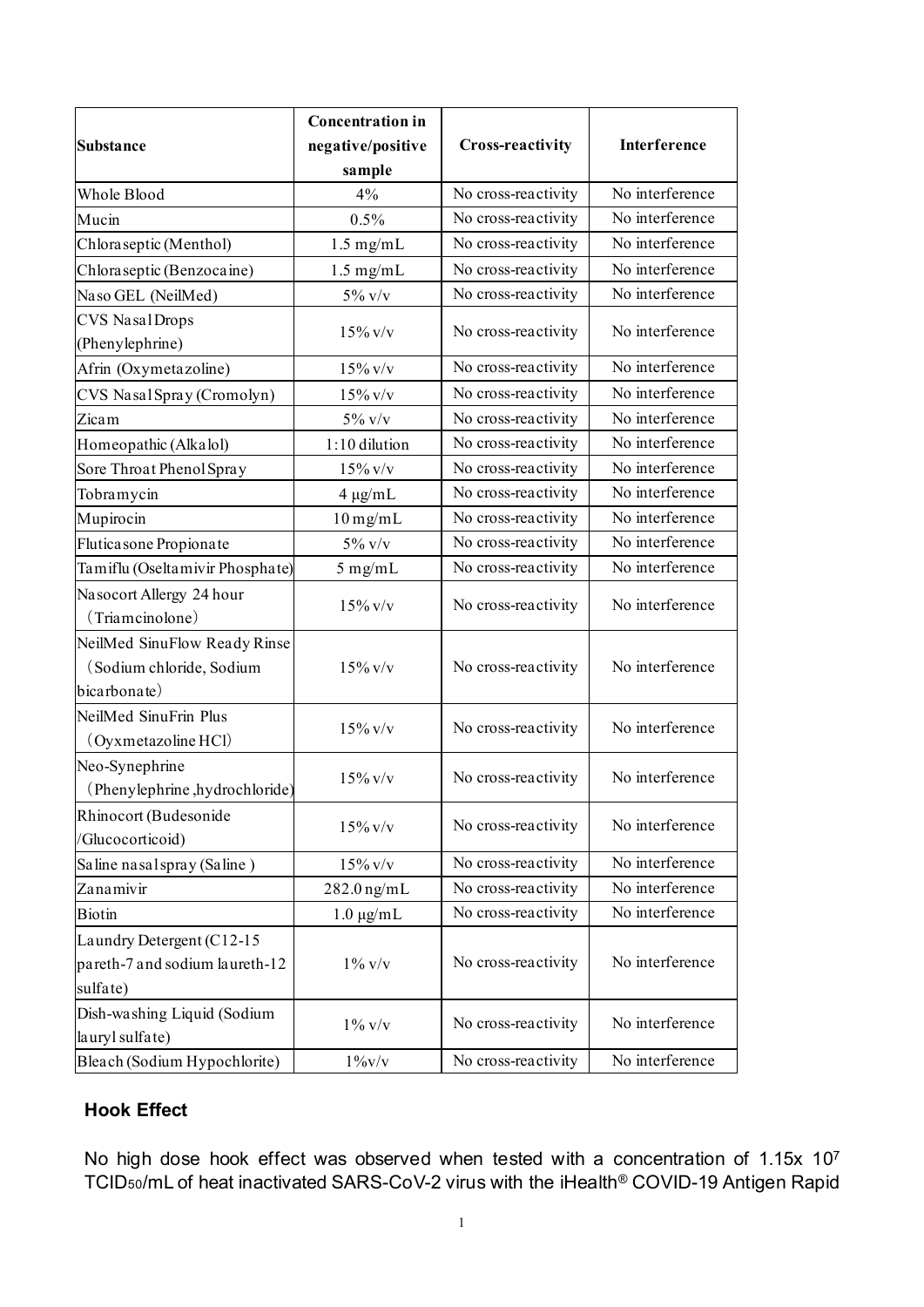Test .

## **Usability Study**

iHealth conducted a study to evaluate whether a home user can follow instructions provided and can successfully perform the test steps for the iHealth® COVID-19 Antigen Rapid Test, including nasal swab collection, adding sample to a test card, and correctly interpreting the results.

105 lay users, including self-collection (n=52) and collection for other lay user (n=53), participated in the study, and were instructed to self-collect or collect a sample from others (include children), complete the required procedural steps, and interpret the test results unassisted in a simulated home setting. After the simulated test, all the participants completed the knowledge assessment questionnaire and usability questionnaire.

The overall success of every task completed by all subjects enrolled was determined by unassisted professional observation. Subjects performed 96.8% (718/742) of steps/tasks correctly, and performed 98.1% (1414/1442) of knowledge assessment questionnaires correctly. More than 90% of all the participants stated the device is easy to use, including sample collection, performing the test, reading and understanding the result. 94.29% of the participants stated the instructions provided were easy to read and understood.

The sponsor also conducted additional usability study on how to prepare material when lay user obtain Test Set 2 of the iHealth COVID-19 Antigen Rapid Test . A total of 35 lay users participated in this study, 18 of them were guided by paper IFU and 17 of them were guided by APP. Subjects performed 100% (105/105) of steps/tasks correctly, and performed 97.7% (171/175) of questionnaires correctly.

### **Flex study**

The robust use of iHealth® COVID-19 Antigen Rapid Test was demonstrated by ten (10) Flex studies: delay in result reading, extraction liquid volume variability, swab mixing expression variability, temperature and humidity, impact of light sources, test device held at different orientation and disturbance during analysis.

## **CUSTOMER HELPLINE**

If you have any questions about the iHealth® COVID-19 Antigen Rapid Test or your result, please contact our toll-free Customer Helpline on 1-855-816-7705.

## **SYMBOLS IN USE**